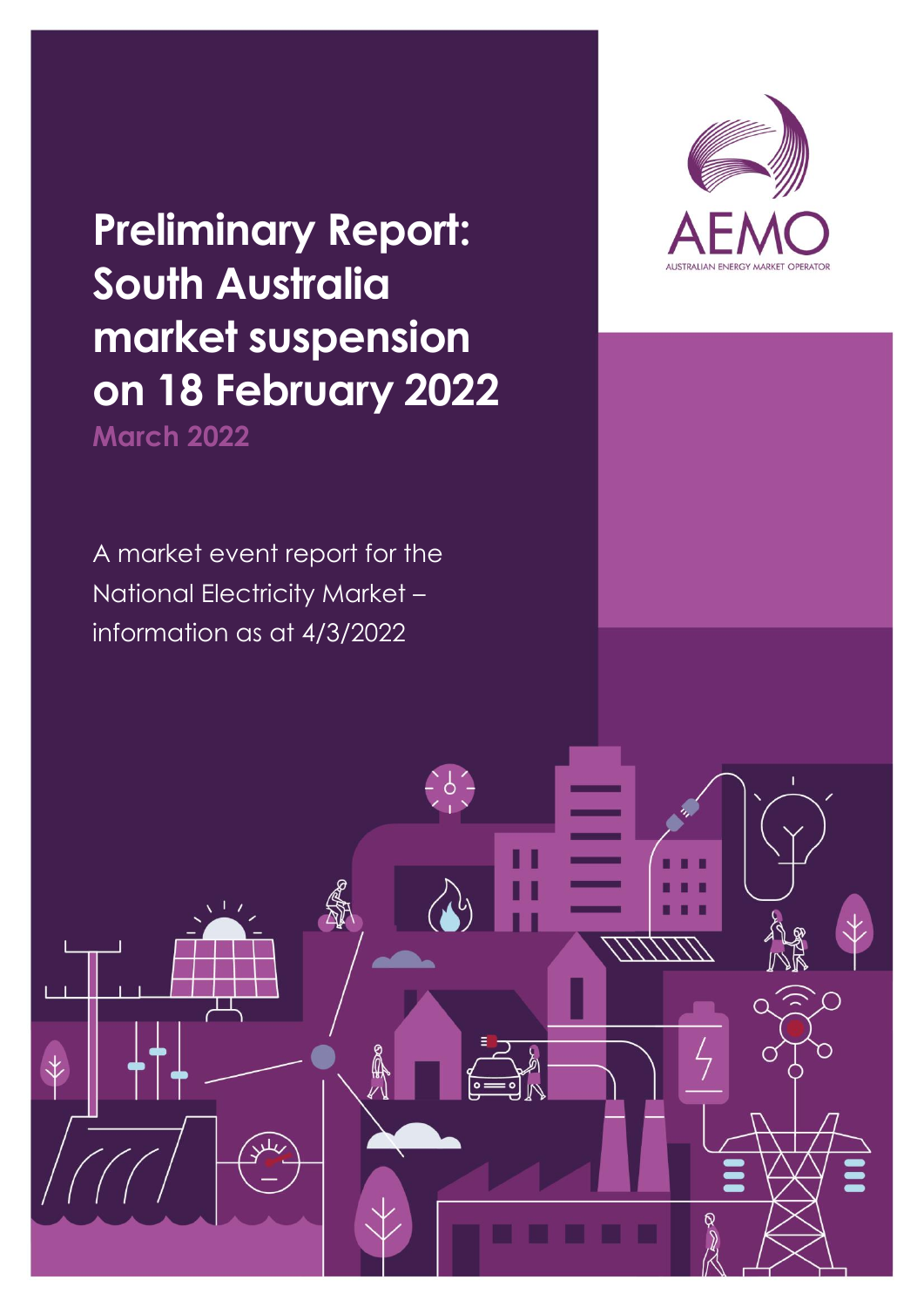



## **Important notice**

### **Purpose**

AEMO has prepared this preliminary report as part of its review of the 18 February 2022 South Australian market suspension, as a first step in reporting under clause 3.14.3(c) and 3.14.4(g) of the National Electricity Rules.

The observations in this report will be updated in AEMO's final report, where new information becomes available.

### **Disclaimer**

AEMO has been provided with preliminary data by Registered Participants as to the performance of some equipment leading up to, during and after the event in accordance with clause 3.14.3(f) of the National Electricity Rules. In addition, AEMO has collated preliminary information from its own systems. Any analysis and conclusions expressed in this document are also of a preliminary nature.

While AEMO has made every reasonable effort to ensure the quality of the information in this report, its investigations are incomplete, and any findings expressed in it may change as further information becomes available and further analysis is conducted. Any views expressed in this report are those of AEMO unless otherwise stated and may be based on information given to AEMO by other persons.

Accordingly, to the maximum extent permitted by law, AEMO and its officers, employees and consultants involved in the preparation of this document:

- make no representation or warranty, express or implied, as to the currency, accuracy, reliability or completeness of the information in this document; and
- are not liable (whether by reason of negligence or otherwise) for any statements or representations in this document, or any omissions from it, or for any use or reliance on the information in it.

### **Copyright**

© 2022 Australian Energy Market Operator Limited. The material in this publication may be used in accordance with the [copyright permissions on AEMO's website.](https://aemo.com.au/privacy-and-legal-notices/copyright-permissions)

### **Contact**

If you have any questions or comments in relation to this report, please contact AEMO at [nemintervention@aemo.com.au.](mailto:nemintervention@aemo.com.au)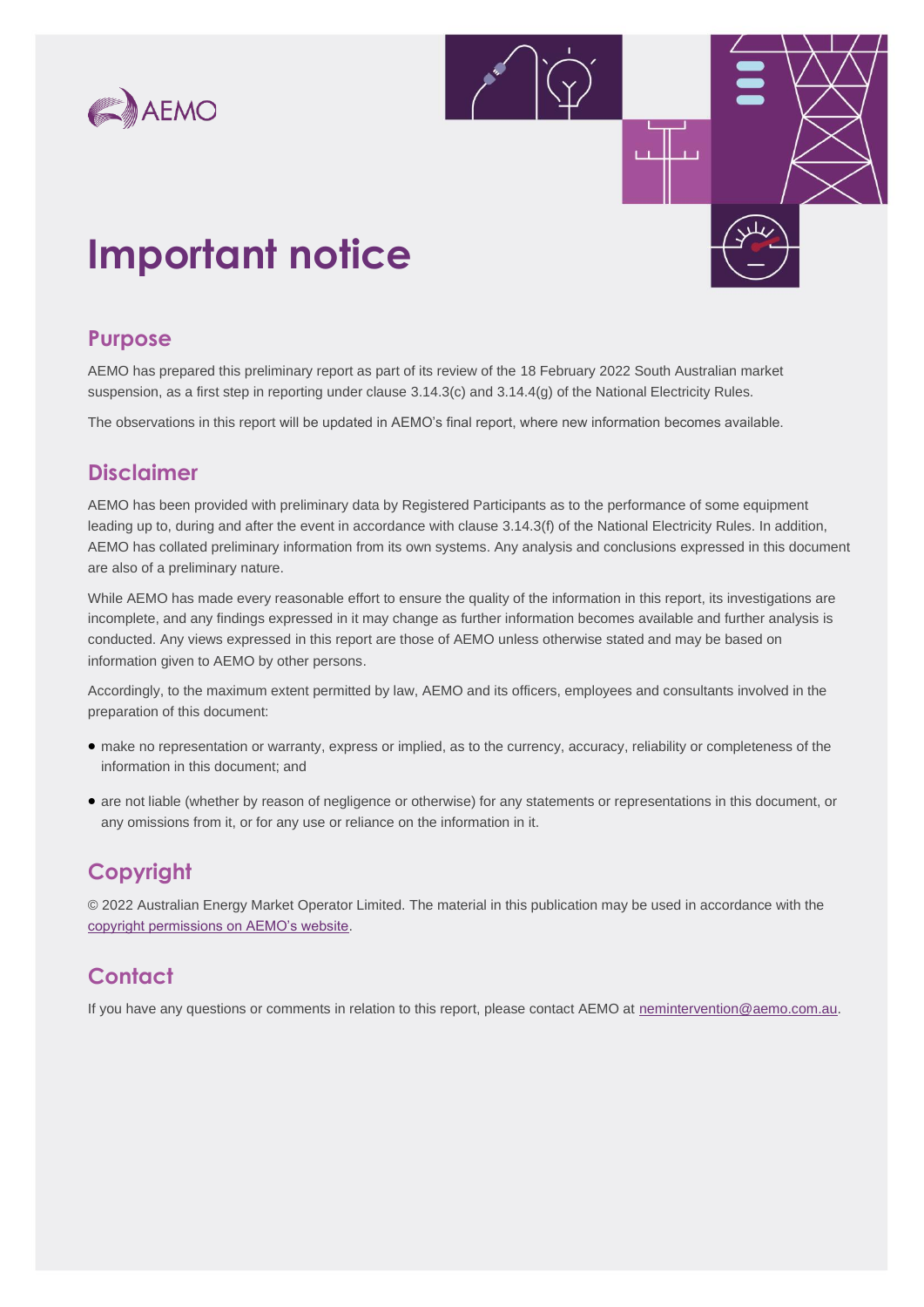### **Abbreviations**

| <b>Abbreviation</b> | <b>Term</b>                                  |
|---------------------|----------------------------------------------|
| <b>AEMO</b>         | Australian Energy Market Operator            |
| <b>AEST</b>         | Australian Eastern Standard Time             |
| <b>BGP</b>          | <b>Border Gateway Patrol</b>                 |
| <b>EMS</b>          | <b>Energy Management System</b>              |
| <b>FCAS</b>         | <b>Frequency Control Ancillary Service</b>   |
| <b>ICCP</b>         | Inter-Control Centre Communications Protocol |
| MN                  | <b>Market Notice</b>                         |
| <b>NEM</b>          | <b>National Electricity Market</b>           |
| <b>NEMDE</b>        | National Electricity Market Dispatch Engine  |
| <b>NER</b>          | National Electricity Rules                   |
| <b>MMS</b>          | Market Management System                     |
| <b>RTU</b>          | <b>Remote Terminal Unit</b>                  |
| <b>SA</b>           | South Australia                              |
| <b>SAPN</b>         | South Australia Power Networks               |
| <b>SCADA</b>        | Supervisory Control and Data Acquisition     |
| TI                  | <b>Trading Interval</b>                      |
| TNSP                | <b>Transmission Network Service Provider</b> |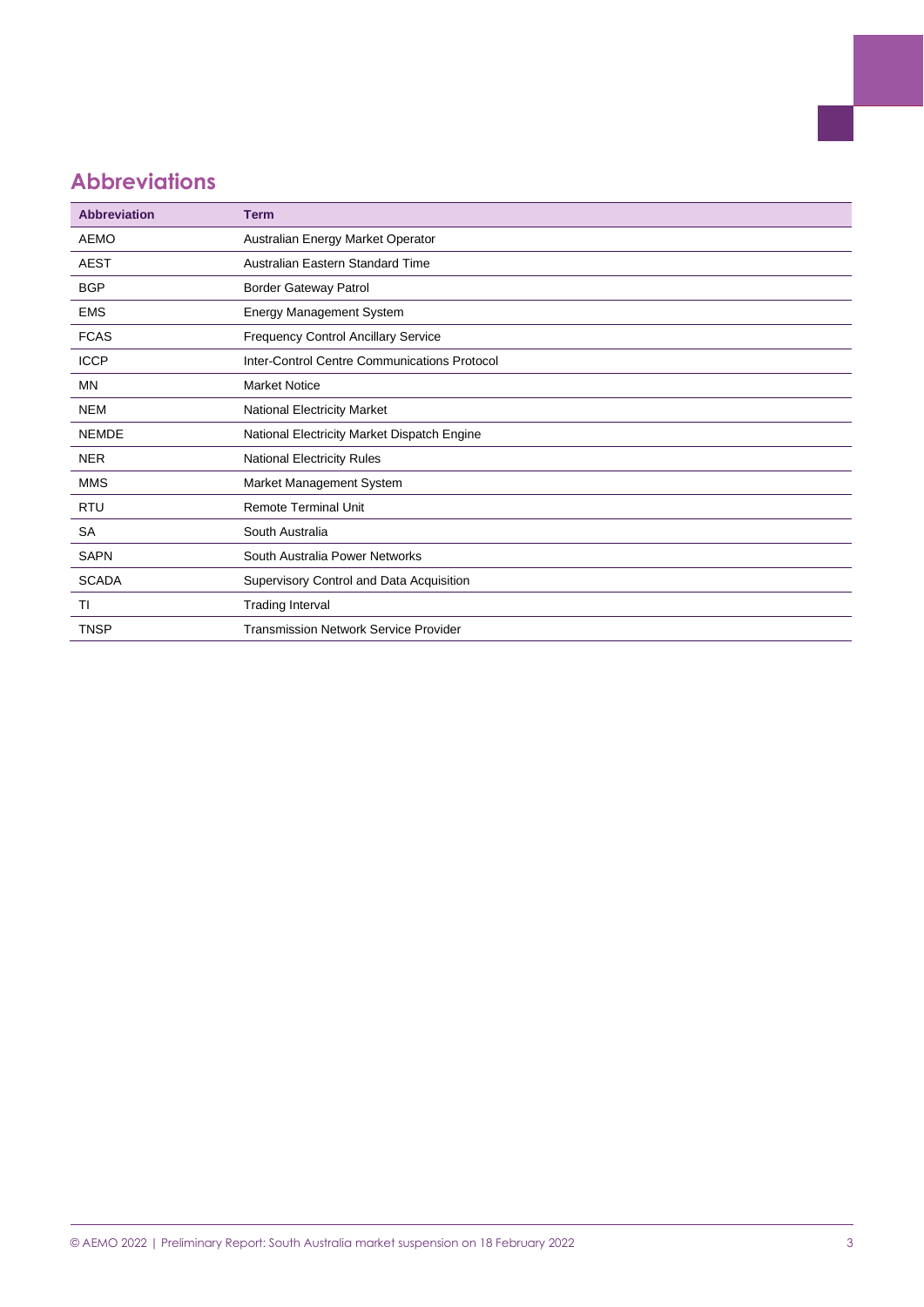## **Contents**

| 1              | Overview             | 5 |
|----------------|----------------------|---|
| $\overline{2}$ | Pre-event conditions | 5 |
| 3              | Event                | 5 |
| 4              | Market notices       | 9 |
| 5              | Next steps           | 9 |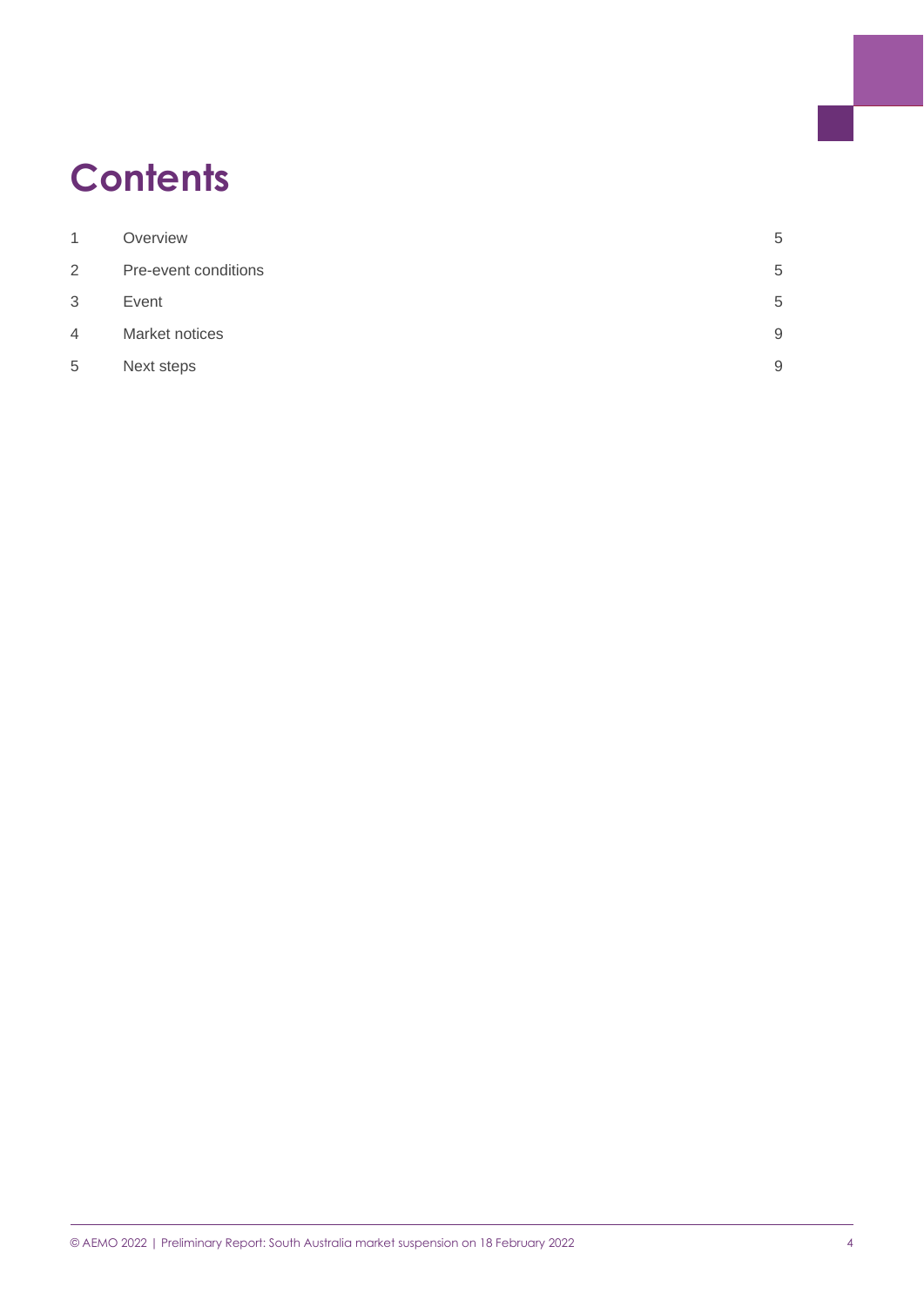# <span id="page-4-0"></span>**1 Overview**

This preliminary report relates to a market suspension on 18 February 2022 in South Australia. From 1339 hrs on 18 February 2022, ElectraNet's Supervisory Control and Data Acquisition (SCADA) system in South Australia (SA) failed, with ElectraNet having only approximately 20% system visibility<sup>1</sup>. In response to this SA SCADA failure, AEMO suspended the spot market in SA from 1420 hrs to 1610 hrs.

AEMO has concluded that the power system remained in a secure operating state throughout the market suspension, and no generation or load was lost because of the incident. During the event South Australian prices were set using market suspension schedule pricing.

This report provides a summary of the known facts relating to the incident as known at the date of publication, 4 March 2022.

National Electricity Market time (Australian Eastern Standard Time [AEST]) is used in this report.

## <span id="page-4-1"></span>**2 Pre-event conditions**

Prior to the SA SCADA failure the power system was in a secure operating state, no reserve conditions existed, and no abnormal risks to the power system had been identified.

### <span id="page-4-2"></span>**3 Event**

[Table 1](#page-4-3) below outlines the timeline of key events which formed part of this market suspension. The information in [Table 1](#page-4-3) is based on AEMO's operational logs. A full sequence of events will be included in the final incident report.

| <b>Time</b>                   | <b>Event</b>                                                                                                                                                                                        |
|-------------------------------|-----------------------------------------------------------------------------------------------------------------------------------------------------------------------------------------------------|
| 1339 hrs                      | AEMO became aware of a SCADA failure in the South Australia region through AEMO's Energy Management System<br>(EMS) and IT PI displays.                                                             |
| 1339 hrs                      | AEMO started to investigate the source of the issue, and confirmed that all Inter-control Centre Communications Protocol<br>(ICCP) and Border Gateway Protocol (BGP) Network links were in service. |
| <b>1403 hrs</b>               | ElectraNet informed AEMO that ElectraNet had only approximately 20% SCADA visibility in the SA region.                                                                                              |
| 1421 hrs                      | AEMO declared the spot market suspended in South Australia with market suspension schedule pricing from trading<br>interval 1425 hrs onwards. Market Notice 94690 issued.                           |
| <b>1531 hrs</b>               | AEMO issued Market Notice 94693 confirming that the spot market suspension in the SA region was due to a SCADA<br>service interruption.                                                             |
| <b>1531 hrs</b>               | ElectraNet confirmed with AEMO that essential SCADA in the SA region had been restored.                                                                                                             |
| <b>1538 hrs</b>               | AEMO declared that the suspension of the spot market in South Australia would end from 1610 hrs on 18 February 2022.<br>Market Notice 94694 issued.                                                 |
| 1824 hrs                      | ElectraNet informed AEMO that full SCADA redundancy had been restored to all ElectraNet control centres and data<br>centre.                                                                         |
| 19/02/2022<br><b>1039 hrs</b> | Prices for TI 14:25, the first trading interval of the suspension, adjusted to the market suspension pricing schedule.<br>Market notice 94707 issued.                                               |

#### <span id="page-4-3"></span>**Table 1 Sequence of key events on 18 February 2022**

<sup>1</sup> ElectraNet is the transmission network service provider (TNSP) in SA.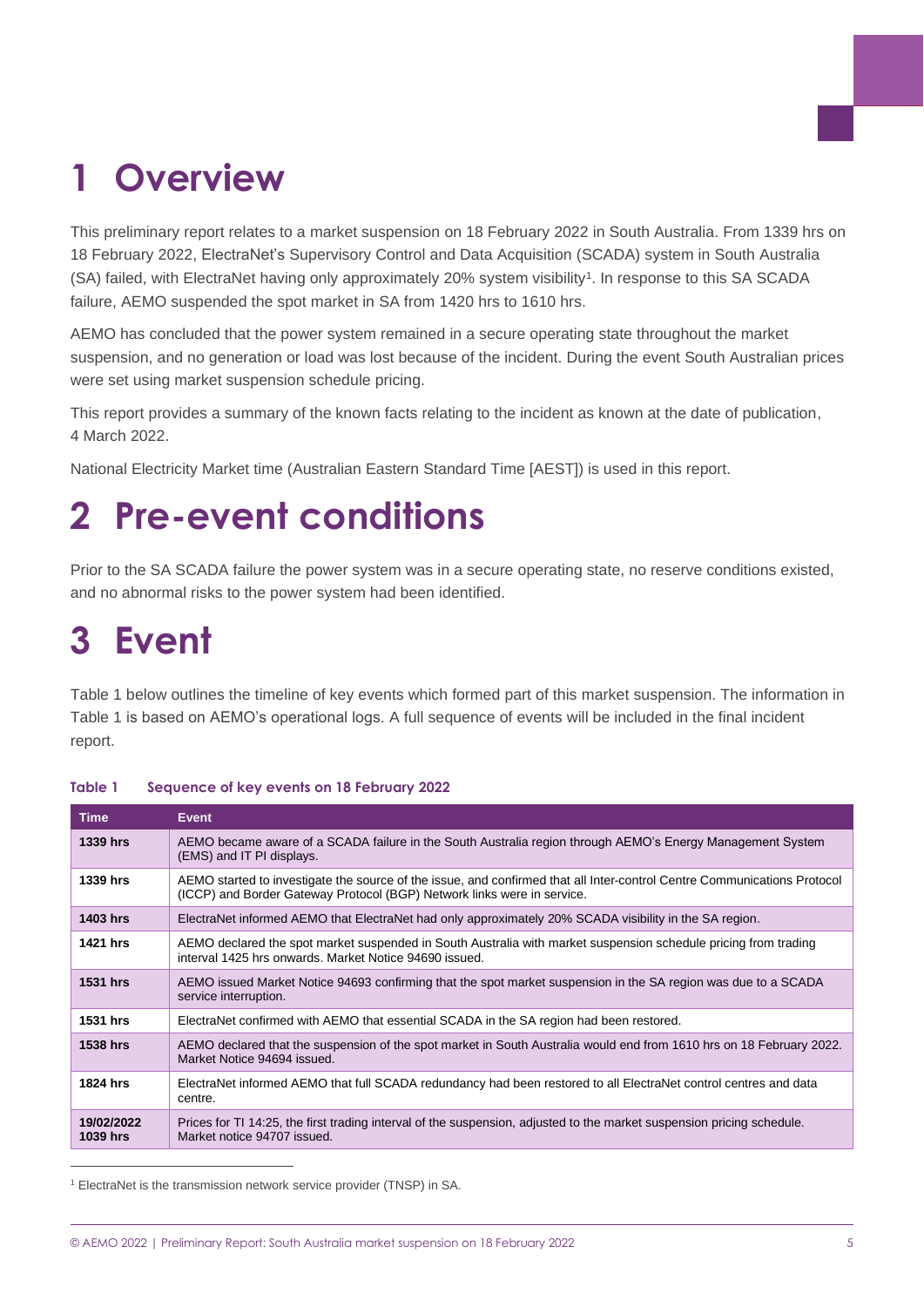#### SCADA failure

ElectraNet's initial investigation has identified that an ElectraNet contractor mistakenly disconnected live cables from a decommissioned plant that supported the redundant communication between the main and backup SA SCADA systems. This left some backup Remote Terminal Units<sup>2</sup> (RTUs) connected to main systems and some to backup systems. The SCADA system is unable to function correctly when in this arrangement.

#### Declaration of market suspension

The market suspension was triggered by a SCADA failure in South Australia. AEMO became aware of the SA SCADA failure at 1339 hrs on 18 February 2022 through AEMO's EMS and IT PI displays.

AEMO conducted its own initial tests to identify the problem and contacted ElectraNet to better understand the situation. After this initial testing AEMO assessed that the ongoing lack of SCADA meant it was no longer possible to operate the spot market in accordance with NER 3.8 and 3.9.

AEMO issued Market Notice (MN) 94690 at 1421 hrs on 18 February 2022, declaring that:

- The spot market in South Australia was suspended from Trading Interval (TI) 1425 18 February 2022 until further notice; and
- Prices in South Australia would be set using market suspension schedule pricing.

MN 94690 complied with National Electricity Rules (NER) 3.14.4(a).

The time between first detecting the SCADA failure in South Australia and suspension of the spot market in that region was approximately 40 minutes. This aligns with the recommended timing in SO\_OP\_3706 Market Suspension and Systems Failure<sup>3</sup>. SO\_OP\_3706 provides guidelines on the steps that should be taken if the spot market needs to be suspended. The guidelines state that if a large number of SCADA points have failed, AEMO will consider suspending the spot market if:

- 30 minutes have elapsed since AEMO became aware of the SCADA failure; and
- The SCADA system is not expected to be restored within a further 10 minutes.

#### Pricing during the market suspension

During a spot market suspension, prices may be determined in accordance with NER 3.9, or in accordance with the market suspension pricing schedule published under NER 3.14.5(e).

As outlined in MN 94690, market suspension schedule pricing was used to set the SA market price during the market suspension. In accordance with AEMO's published Estimated Price Methodology<sup>4</sup> this market suspension pricing schedule was be based on a four-week rolling average of historic regional prices, separated into business and non-business days, with a half-hourly resolution<sup>5</sup>.

<sup>&</sup>lt;sup>2</sup> A Remote Terminal Unit monitors digital and analogue parameters from the system and transmits this information to the SCADA system

<sup>&</sup>lt;sup>3</sup> See Section 8.2 of [https://www.aemo.com.au/-/media/Files/Electricity/NEM/Security\\_and\\_Reliability/Power\\_System\\_Ops/Procedures/](https://www.aemo.com.au/-/media/Files/Electricity/NEM/Security_and_Reliability/Power_System_Ops/Procedures/SO_OP_3706%20Failure-of-Market-or-Market-Systems.pdf) [SO\\_OP\\_3706%20Failure-of-Market-or-Market-Systems.pdf.](https://www.aemo.com.au/-/media/Files/Electricity/NEM/Security_and_Reliability/Power_System_Ops/Procedures/SO_OP_3706%20Failure-of-Market-or-Market-Systems.pdf)

<sup>4</sup> See [https://aemo.com.au/-/media/files/electricity/nem/data/mms/2017/estimated-price-methodology-suspension-ner-3-14-5.pdf?la=en&hash](https://aemo.com.au/-/media/files/electricity/nem/data/mms/2017/estimated-price-methodology-suspension-ner-3-14-5.pdf?la=en&hash=F453C4B671F51E98C683489CA4D9E16B) [=F453C4B671F51E98C683489CA4D9E16B.](https://aemo.com.au/-/media/files/electricity/nem/data/mms/2017/estimated-price-methodology-suspension-ner-3-14-5.pdf?la=en&hash=F453C4B671F51E98C683489CA4D9E16B)

<sup>5</sup> See [https://www.nemweb.com.au/REPORTS/CURRENT/MKTSUSP\\_PRICING/.](https://www.nemweb.com.au/REPORTS/CURRENT/MKTSUSP_PRICING/)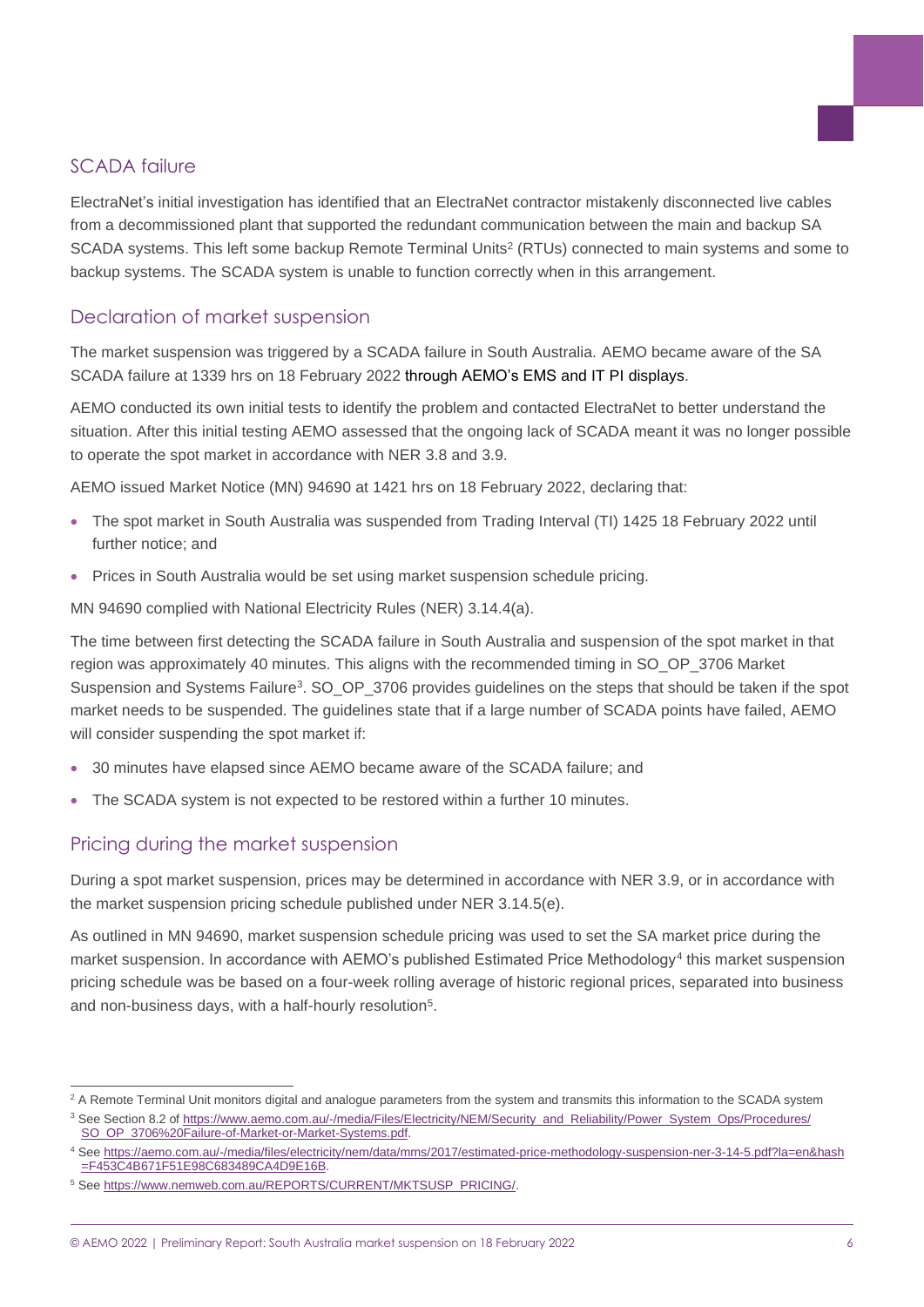#### Power system operation during the market suspension

Investigation by AEMO has concluded that the power system remained in a secure operating state and the Frequency Operating Standard<sup>6</sup> was met throughout the market suspension. No generation or load was shed or disconnected and there were no unplanned outages of transmission equipment during the SA SCADA failure.

Additionally, the National Electricity Market Dispatch Engine (NEMDE) remained operating, and generators in SA followed their dispatch targets from the Market Management System (MMS) portal.

During the market suspension, SA Power Networks (SAPN) monitored network voltages and tap positions as a proxy for transmission voltages. No actions were required to maintain transmission voltages.

Finally, the flow on the Heywood interconnector remained within 50 megawatts (MW) of its dispatch target and no operational actions were needed to control its flow.

#### Market operation during the market suspension

The use of market suspension schedule pricing during the SA market suspension created counter-price flows on the Heywood and Murraylink interconnectors.

Net interconnector flow was consistently from SA to Victoria before, during, and after the market suspension. SA spot prices were also consistently lower than Victorian spot prices before and after the market suspension. However, during the market suspension, the market suspension pricing schedule raised SA spot prices above Victorian spot prices for 21 of the 22 TIs, meaning there were counter-price flows from SA to Victoria during most of the market suspension.

The use of market suspension schedule pricing during the SA market suspension also caused a small amount of frequency control ancillary services (FCAS) recovery costs which would not have otherwise existed. During the market suspension there were three TIs where mainland lower 5-minute FCAS prices would have been zero except for the use of the market suspension pricing schedule. The market suspension pricing schedule created non-zero prices for lower 5-minute FCAS in those TIs in SA, which meant there were FCAS costs to be recovered for those TIs that would not otherwise have existed.

#### Further information during the market suspension

AEMO issued MN 94693 at 1531 hrs on 18 February 2022 stating that the cause of the market suspension was a SCADA service interruption in SA, and at that stage there was no impact to supply in any of the National Electricity Market (NEM) regions.

#### Restoration of SA SCADA

Once ElectraNet identified the SCADA failure, it took the following actions:

• Identified priority severed cables for repair to reinstate SA SCADA as quickly as possible. This information was passed to the ElectraNet contractor on site. Cables required to maintain SCADA system redundancy were then repaired, and ElectraNet informed AEMO that full SCADA system redundancy had been restored at 1824 hrs on 18 February 2022.

<sup>6</sup> See [https://www.aemc.gov.au/sites/default/files/2020-01/Frequency%20operating%20standard%20-%20effective%201%20January%20](https://www.aemc.gov.au/sites/default/files/2020-01/Frequency%20operating%20standard%20-%20effective%201%20January%202020%20-%20TYPO%20corrected%2019DEC2019.PDF) [2020%20-%20TYPO%20corrected%2019DEC2019.PDF.](https://www.aemc.gov.au/sites/default/files/2020-01/Frequency%20operating%20standard%20-%20effective%201%20January%202020%20-%20TYPO%20corrected%2019DEC2019.PDF)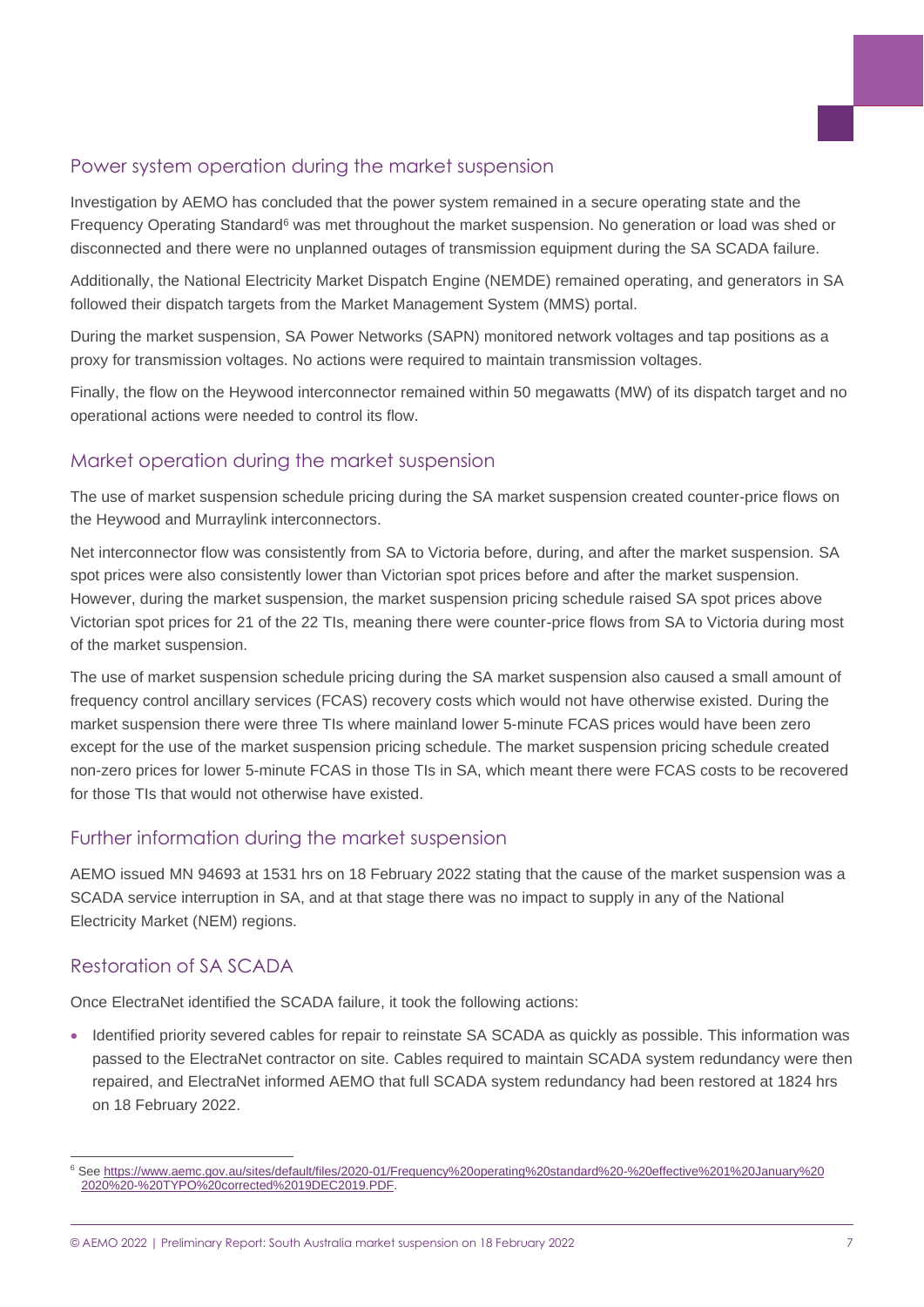• Dispatched an engineer to the backup SCADA system site to investigate why RTUs had failed to automatically connect to the backup system. This engineer identified a firewall rule issue which was preventing RTUs connecting the backup system correctly. Discussions on how to rectify this firewall issue were ongoing when essential SA SCADA services were returned to service. ElectraNet has confirmed that a rectification to the firewall issue was completed on 28 February 2022.

At approximately 1531 hrs on 18 February 2022 essential SCADA in the SA region was restored. The detailed actions undertaken by ElectraNet to restore SA SCADA will be outlined in the final incident report.

#### Resumption of the spot market

At 1531 hrs on 18 February 2022, ElectraNet confirmed to AEMO that SCADA in the SA region had been restored. In response, AEMO issued MN 94694 at 1538 hrs on 18 February 2022 declaring that the spot market in SA would resume from 1610 hrs 18 February 2022. MN 94694 complied with NER 3.14.4(d).

The time between declaring the resumption of the spot market in South Australia and the spot market resuming was about 30 minutes. This aligns with the recommended timing in Section 10.2(b)(ii) of SO OP 3706.

AEMO suspended the spot market in SA from 1420 hrs to 1610 hrs on Friday 18 February 2022. The spot market in SA was suspended for one hour and 50 minutes.

#### Power system operation after the market suspension

At 1824 hrs on 18 February 2022, ElectraNet informed AEMO that full SCADA redundancy had been restored to all ElectraNet control centres and its data centre.

#### Market operation after the market suspension

AEMO's central dispatch system automatically applies market suspension schedule prices to a region when required, as well as performing any further price scaling, capping or flooring required by the NER. However, prices in the first one (or possibly two) intervals during a market suspension usually require manual review. The reason for this is outlined below.

A declaration of market suspension happens partway through a TI, but applies from the start of that TI (when the prices for the TI were published). If market suspension schedule pricing is used, the prices published at the start of the TI need to be overwritten. AEMO's central dispatch system does not allow this retrospective action to be performed automatically. The prices must therefore be reviewed by AEMO manually<sup>7</sup>.

Manual review also includes checking whether the prices in any other regions require scaling under NER 3.14.5(f). In TI 1425 on 18 February 2022 the net interconnector flow was away from SA, and no price scaling in other regions was required.

Under NER 3.14.5(h), AEMO was required to review the prices for the first TI of the market suspension by the end of Monday 21 February 2022. On Saturday 19 February 2022, AEMO uploaded the revised SA prices for TI 1425, using the market suspension pricing schedule published on 29 January 2022 and applying to the week beginning 14 February 2022, meeting the NER requirements. This triggered MN 94707 at 1039 hrs that day, advising the market of the revised prices in SA.

<sup>&</sup>lt;sup>7</sup> If the declaration of market suspension happens sufficiently far through a TI that the pricing run for the next TI has been triggered, the prices for the second TI also require manual review. This did not happen during this event.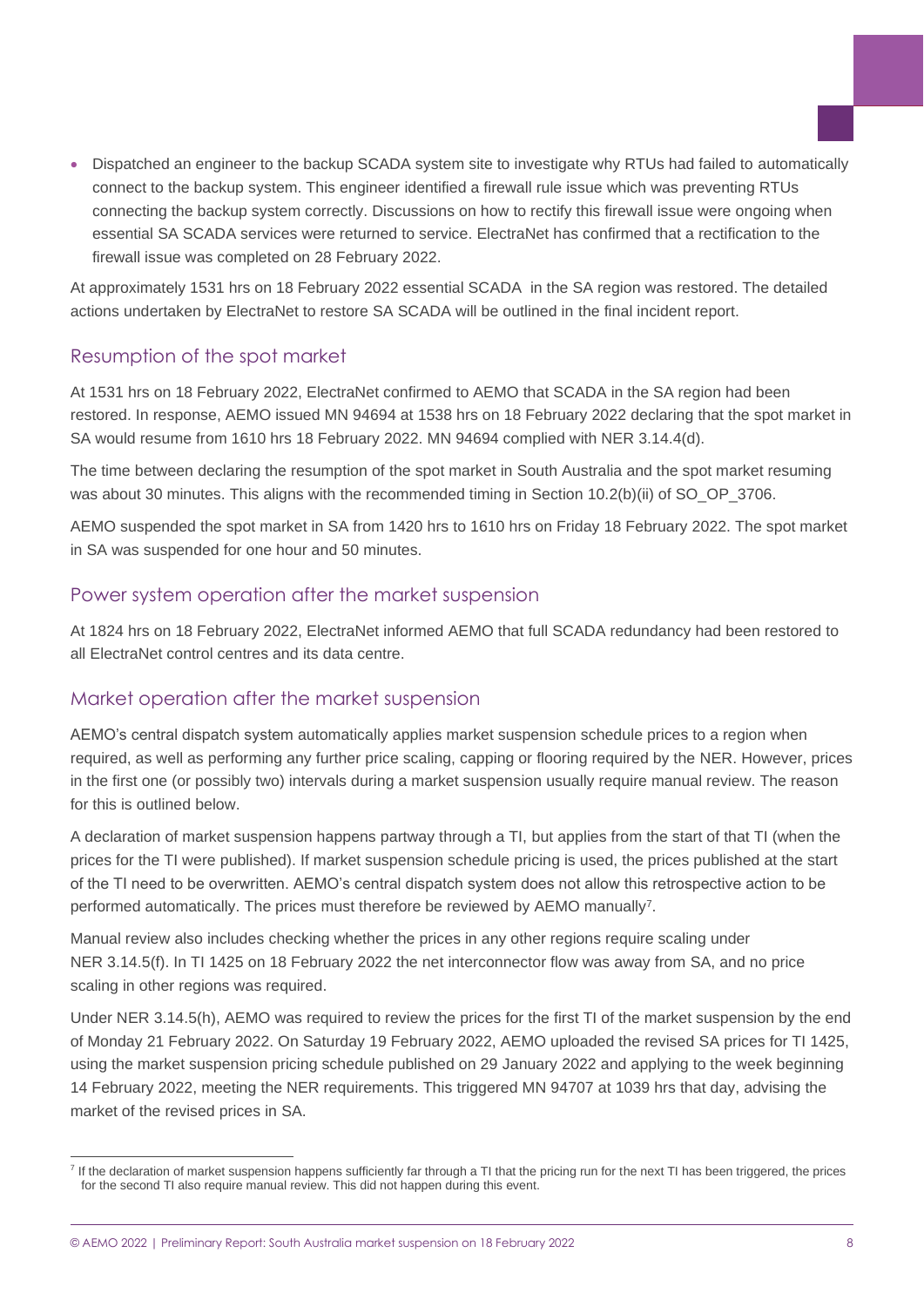# <span id="page-8-0"></span>**4 Market notices**

#### **Table 2 Summary of relevant market notices**

| <b>MN</b> | <b>Summary of content</b>                                                                                                                                                                                                                                                                                                  |
|-----------|----------------------------------------------------------------------------------------------------------------------------------------------------------------------------------------------------------------------------------------------------------------------------------------------------------------------------|
| 94690     | Declared the spot market in the SA region suspended with market suspension schedule pricing from TI 1425 on<br>18 February 2022 until further notice. (This market notice did not specify a reason for the market suspension. The notice also<br>erroneously referred to dispatch intervals as well as trading intervals.) |
| 94693     | Stated that the reason for the market suspension was a SCADA service interruption in SA, and that there was no impact on<br>supply in the NEM.                                                                                                                                                                             |
| 94694     | Declared that the market suspension in SA would end at 1610 hrs on 18 February 2022.                                                                                                                                                                                                                                       |
| 94707     | Published the revised prices in SA for TI 1425 18 February 2022. (Based on the market suspension pricing schedule and any<br>price scaling required under NER 3.14.5(f).)                                                                                                                                                  |

### <span id="page-8-1"></span>**5 Next steps**

Based on the findings of this preliminary report:

- AEMO will improve the formatting of MNs declaring market suspension, so that in the event of future market suspensions being declared, the MNs:
	- Will include the reason for the market suspension,
	- Will refer only to trading intervals, and
	- Will be more easily readable.
- ElectraNet has advised that in-service redundant communication cables will be re-routed away from the decommissioned plant to ensure they have different physical paths/cable trays to prevent a similar incident reoccurring.
- ElectraNet is investigating why some field RTUs failed to connect to the backup system when both systems were operating as masters, and whether this resulted in suspect data being sent to AEMO.
- AEMO recommends that TNSPs review their SCADA systems to ensure that, wherever possible:
	- Communication cables between main and backup SCADA systems have different physical paths/cable trays, and
	- In-service SCADA communication cables are routed away from decommissioned plants.
- AEMO is also preparing market suspension compensation payments and funding under NER 3.14.5A and 3.15.8A:
	- The suspension compensation payments may apply to scheduled generating units and loads, scheduled ancillary services generating units and wholesale demand response units.
	- In this event, compensation will be payable to three generating units.
	- The suspension compensation funding comes from Market Customers.
	- Directed Participants will receive market suspension compensation rather than direction compensation.